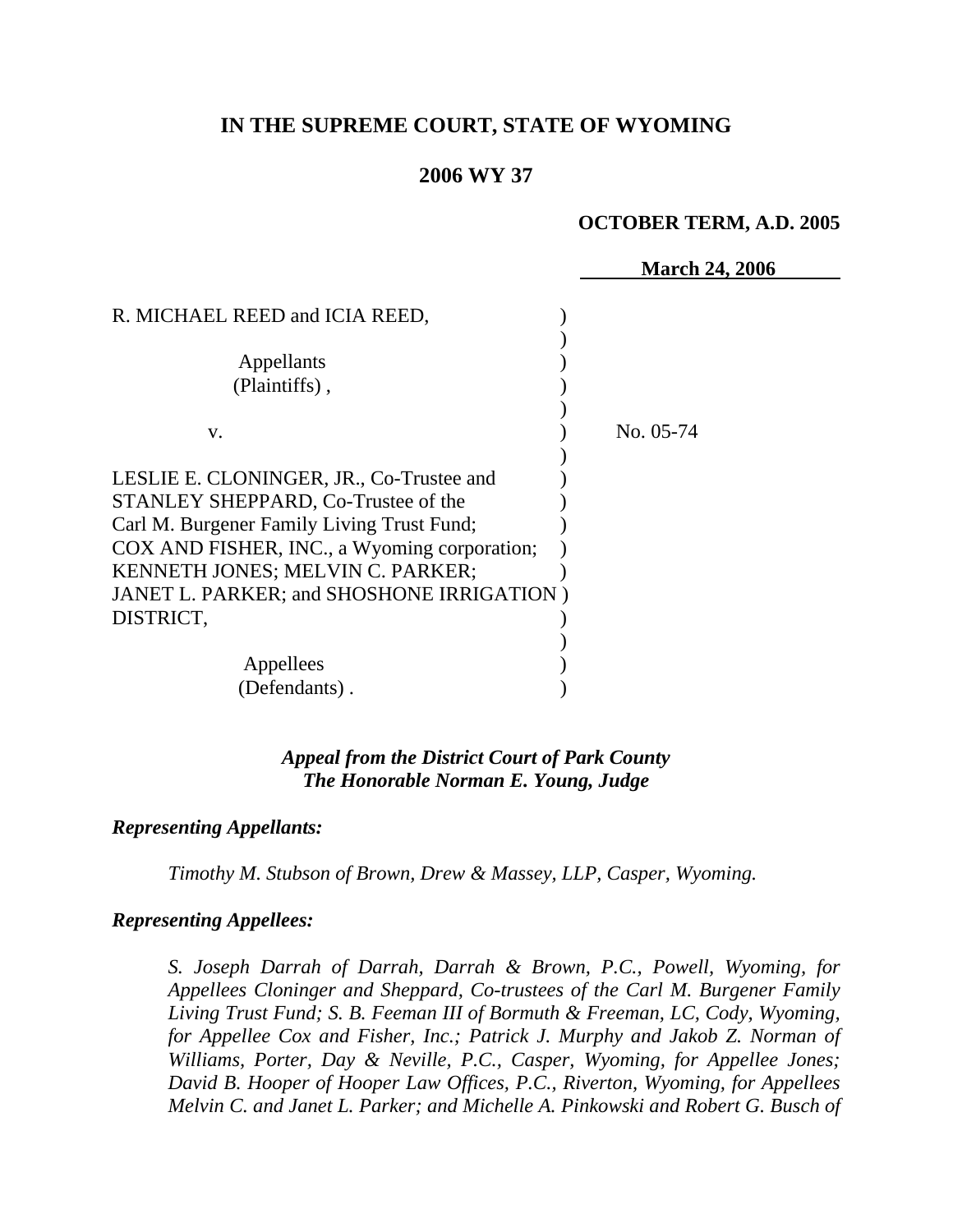*Godfrey and Lapuyade, P.C., Englewood, Colorado, and Harriet M. Hageman of Hageman & Brighton of Cheyenne, Wyoming, for Appellee Shoshone Irrigation District. Arguments presented by Ms. Pinkowski and Messrs. Hooper and Freeman.* 

*Before HILL, C.J., and GOLDEN, KITE, VOIGT, and BURKE, JJ.* 

*NOTICE: This opinion is subject to formal revision before publication in Pacific Reporter Third. Readers are requested to notify the Clerk of the Supreme Court, Supreme Court Building, Cheyenne, Wyoming 82002, of any typographical or other formal errors so that correction may be made before final publication in the permanent volume.*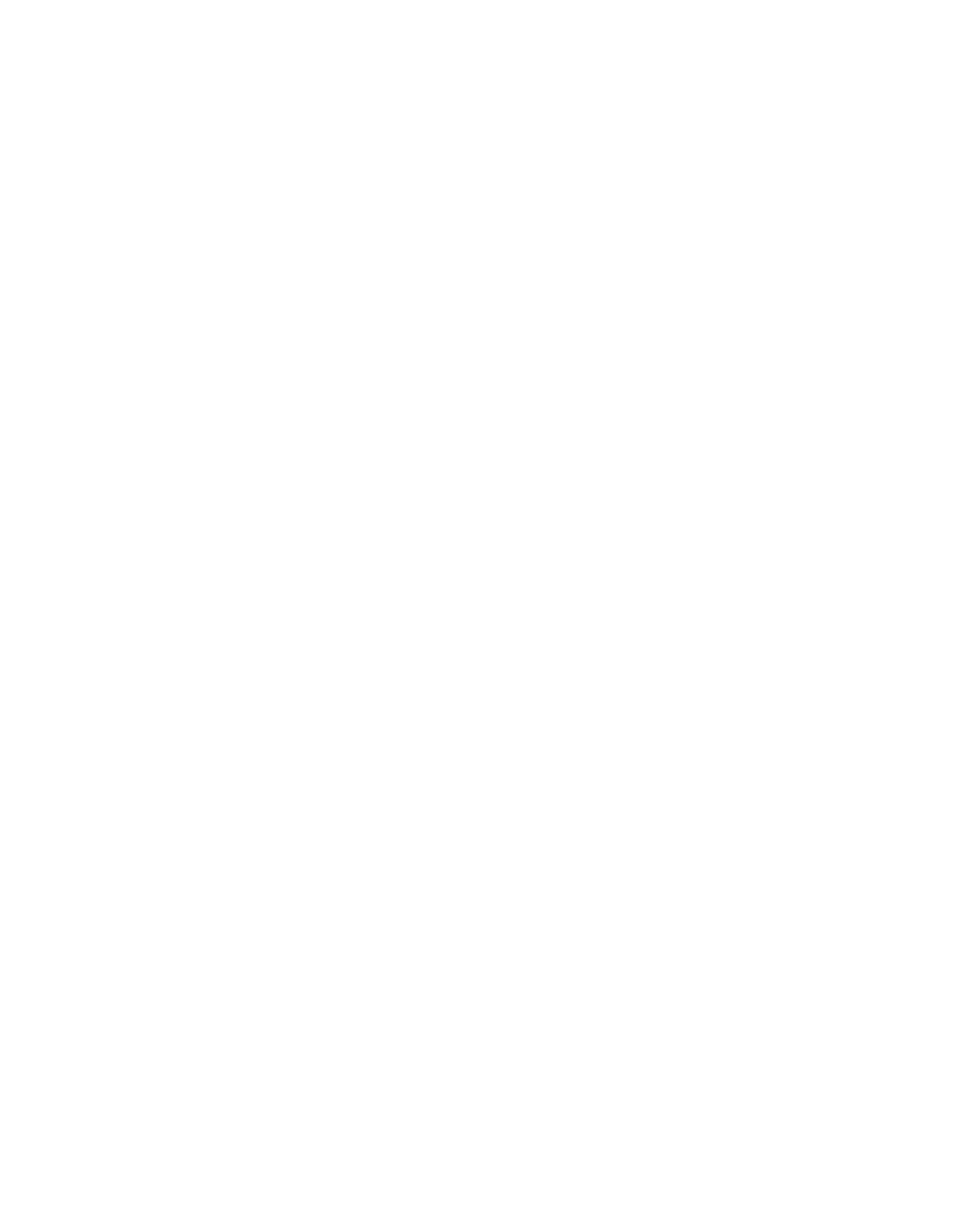### **HILL, Chief Justice**.

[¶1] Appellants, R. Michael Reed and Icia Reed, husband and wife, (the Reeds), filed a complaint on March 31, 2004, alleging claims of negligence, nuisance, trespass, and a prayer for injunctive relief. The basis for those claims was that Appellees had caused irrigation water to damage their home. When speaking of the Appellees collectively, we will call them Appellees, and each individual Appellee may also be referred to by a given name or other identifying term. The district court granted summary judgment in favor of Appellees on the basis that the claims of the Reeds were barred by the application of the four-year statute of limitations. We conclude there are genuine issues of material fact which must be resolved before the statute of limitations can be applied and, therefore, reverse and remand for further proceedings consistent with this opinion.

### **ISSUES**

[¶2] The Reeds raise these issues:

1. Whether the district court erred in ruling that the [Reeds'] claims were time barred and finding that the [Reeds] had discovered their cause of action when they knew of water damage to their home, but did not have any knowledge of continuing seepage into their basement.

2. Whether the district court erred by failing to recognize the continuing duty of the Appellees and by refusing to hold that each new incident of water seeping onto the [Reeds'] property constituted a new cause of action for statute of limitations purposes.

Each of the Appellees states the issues in a form very similar to this:

A. Whether the district court erred in ruling that the [Reeds'] claims were barred by the statute of limitations based on the fact that they knew or should have known of the existence of ground water damage in their basement when they purchased the home in December 1999.

B. Whether the district court erred in refusing to find each new incident of water allegedly seeping onto the [Reeds'] property constituted a new cause of action for statute of limitation purposes.

## **FACTS AND PROCEEDINGS**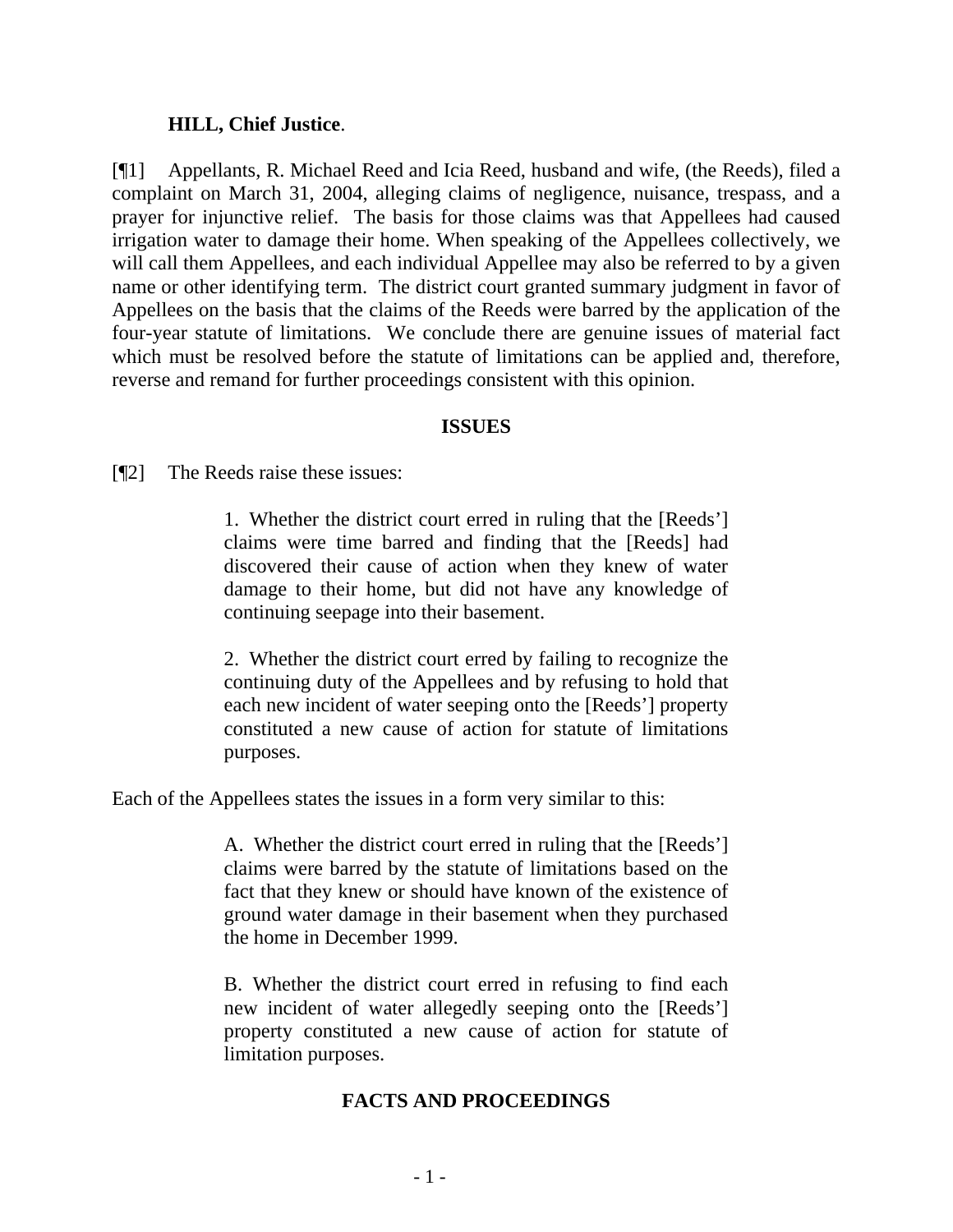[¶3] At the outset, we will briefly introduce the Appellees and the role each plays in the facts and circumstances giving rise to this case.

[¶4] Appellees, Leslie E. Cloninger, Co-trustee, and Stanley M. Sheppard, Co-trustee, of the Carl M. Burgener Family Living Trust Fund (Burgener Trust) owned farmland neighboring the Reeds until 2003, at which time that land was sold to the Appellees Melvin C. and Janet L. Parker (the Parkers). Kenneth Jones (Jones) also owns farmland in the area that adjoins the Reeds' home. The Burgener Trust considers itself a nominal party at this stage of the proceedings.

[¶5] The house now owned by the Reeds was built in 1939 by F.J. Burgener, and he lived there until his death in 1968. During that entire time, the basement of the house had water in it, and he was unable to abate the problem. Donald F. Burgener lived in the house from 1968 until 1998. When water seeped into the basement, he would pump it out. According to Donald F. Burgener, this water seepage was caused by a rise in the water table under the farmland in the area, and that rise was caused by groundwater due to irrigation of the farmland. So long as the house sits in the middle of the farming community wherein it was constructed and the local farmers continue to farm around it, the water table will be high at certain times, and the basement of the house will take on water. Appellees Cox and Fisher, Inc., (Cox and Fisher) have farmed the property west, north, and east of the Reeds for a number of years. Cox and Fisher lease that farmland from the Parkers and Jones.

[¶6] The Shoshone Irrigation District (District) provided a comprehensive statement of the facts that we will recite in its detail:

1. In 1925, the District was incorporated pursuant to Wyoming law as an irrigation district, upon petition by owners of the lands that were to be included within the new irrigation district.

2. In 1926, the District contracted with the U.S. Department of the Interior, Bureau of Reclamation, to become a reclamation district under the 1902 Reclamation Act and subsequent Reclamation laws. Through that contract, the District agreed to deliver reclamation water to farmers within its boundaries. At the time of making the contract, it was specifically contemplated that "seepage and other unavoidable incidental losses" would occur and be taken into account in performing the terms of the contract.

3. The District delivers water to its user via gravity from the Garland canal, its main canal, to laterals (which are underground pipes), then from the laterals to sublaterals (which are also underground pipes), then from the sub-laterals to headgates (measuring devices/valves that the District can turn on or off to deliver water, depending on water requests).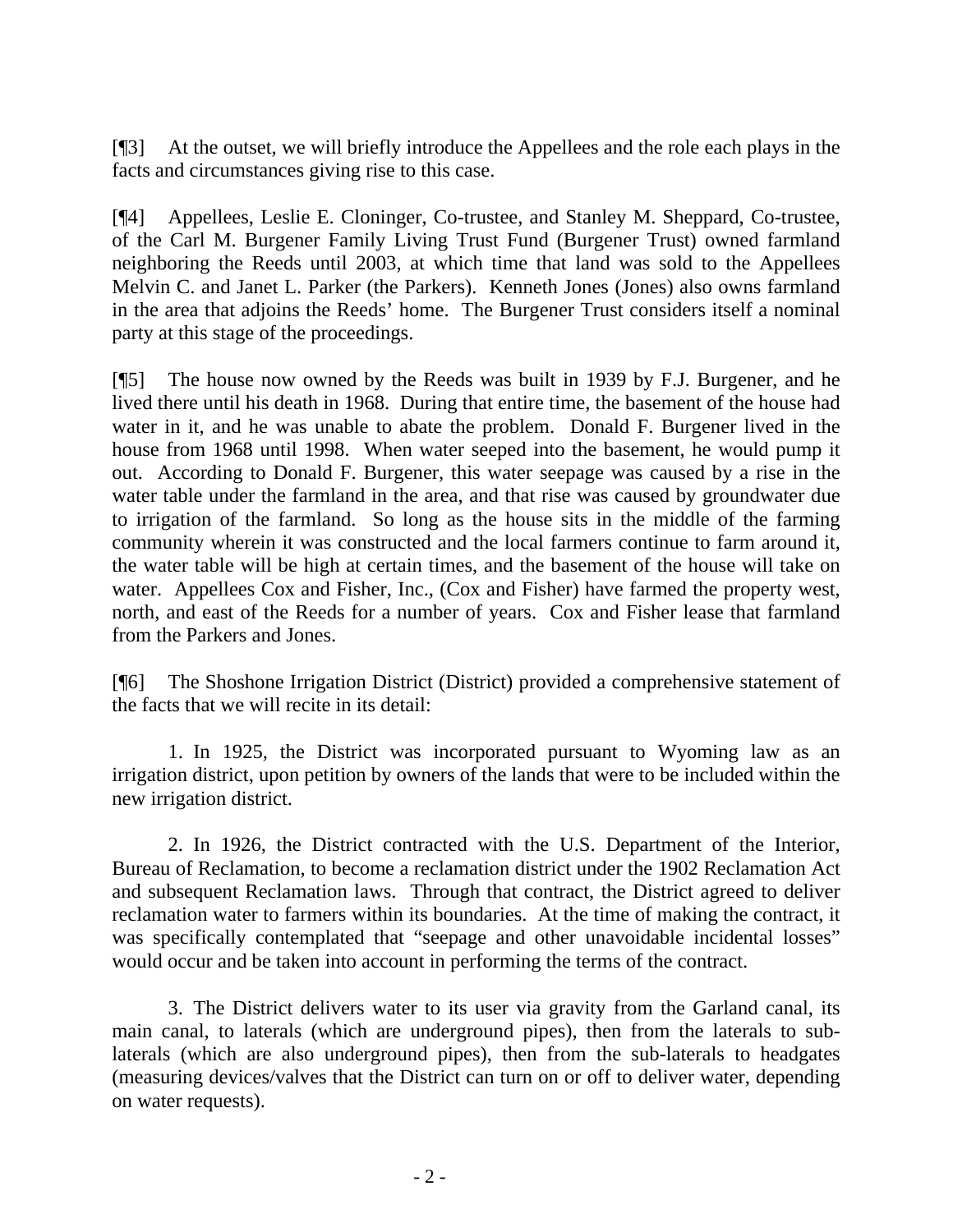4. The property at issue in this case lies in the southwest portion of the Shoshone Irrigation District, on the southwest corner of a farm. This area is covered by lateral "R," then sub-laterals "OR" and "2R." Sub-lateral OR is north of [the Reeds'] property and does not border it. Sub-lateral 2R runs along the southern boundary of [the Reeds'] property. At the southwest corner of [the Reeds'] property is headgate "2R-1."

5. The District turns 2R-1 on and off at various times during the irrigation season to meet the water demands of its customers. When the headgate is turned on, water flows from sub-lateral 2R through 2R-1 and into the 2R-1 ditch running along the west side of [the Reeds'] property, for delivery to water users to the north of [the Reeds'] property.

6. Just to the west of the 2R-1 head ditch is the OR-1 waste ditch, into which water drains from the fields west of [the Reeds'] property. This waste ditch deposits the water back into the District's system by means of pipes which run under, but are not a part of, the 2R-1 headgate.

7. In 1939, F.J. Burgener built the house located at 1173 Lane 11, Powell, Wyoming 82435, which is the house [the Reeds] purchased in November of 1999.

8. According to Donald F. Burgener, the son of F.J. Burgener, water seeped into the basement of the house each and every irrigation season the entire time the Burgener family lived in this house, from 1939 until 1988.

9. The Burgeners dealt with this issue by placing items in the basement – freezers, a refrigerator, a stove, and a meat cutting table – on six-inch blocks and by using a sump pump to pump water back out into the OR-1 waste ditch.

10. When the Burgeners sold the house to Kyle and Mary Johnson in 1991, the house was inspected for a Federal Housing Administration (hereinafter "FHA") loan. It was noted at that time that the basement was and would continue to be wet during certain times of the year. After 52 years of the basement getting wet, the only repair that the FHA deemed required was shoring up some support beams.

11. The Johnsons lived in the house until 1999, when [the Reeds] bought the property and moved in.

12. Prior to selling the property to Mr. Reed, the Johnsons disclosed to him, in a "Seller's Property Disclosure" (hereinafter "Seller's Disclosure"), that there were moisture and/or water problems in the basement and crawl space. Their handwritten note regarding this issue stated that the basement and crawl space could get wet if the yard was flood irrigated.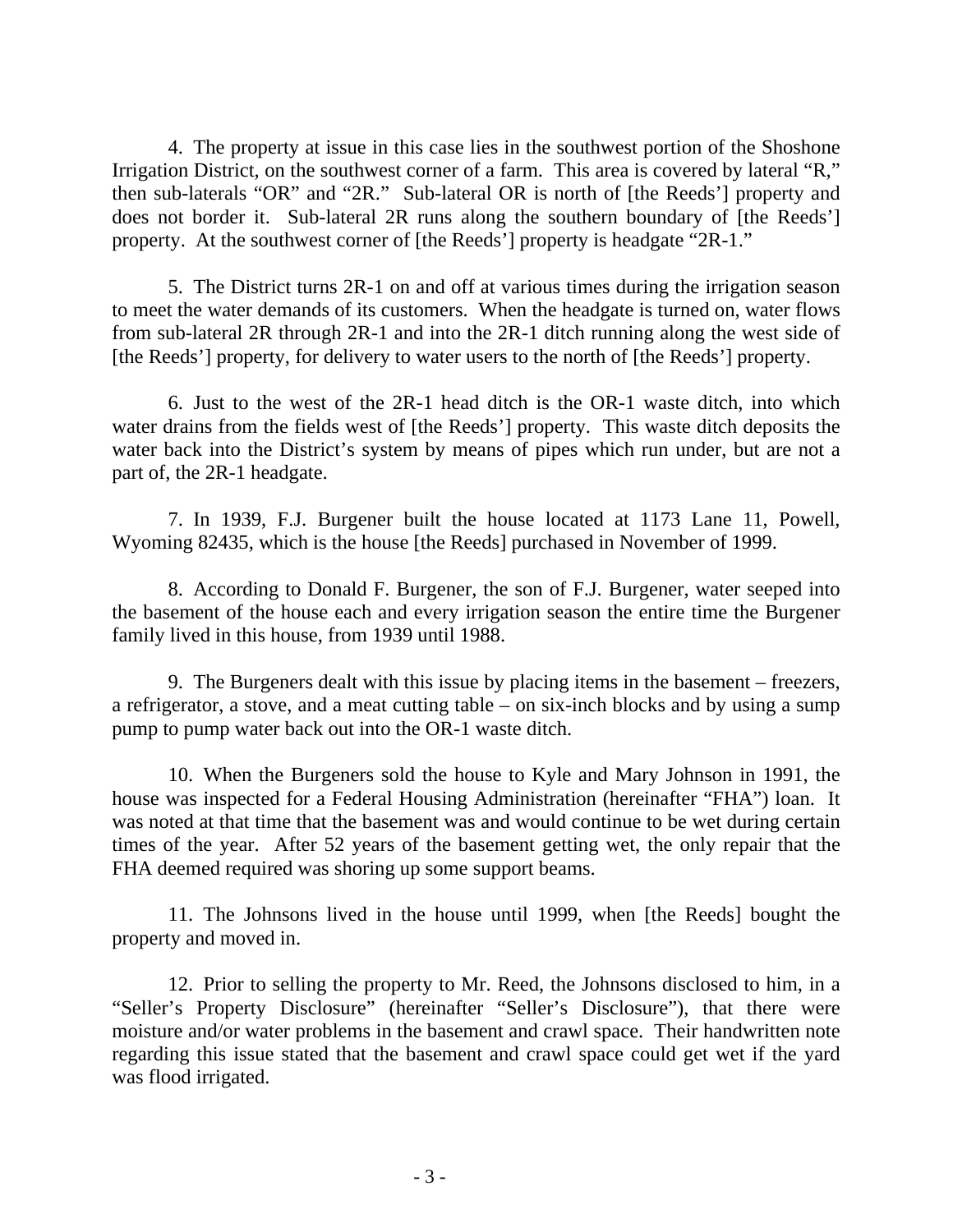13. Prior to purchasing the property, [the Reeds] commissioned Heart Mountain Home Inspections in Powell, Wyoming, to inspect the property and produce a "Building Inspection Report" (hereinafter the "Report"). The inspection was conducted on November 4, 1999.

14. [The Reeds] and the real estate broker for the Johnsons, William Metzler, were present during the inspection. Mr. Metzler has described the conversation he held with [the Reeds] on that day regarding the fact that the basement of the house gets wet during the irrigation season. Mr. Metzler told [the Reeds] that before the Johnsons bought the house, the Burgeners had to repair the beams in the basement due to water damage. Mr. Reed informed Mr. Metzler that he was an engineer and he understood the water damage issue.

15. The Report resulting from the November 4, 1999 inspection stated in numerous places that there was evidence of damage caused by long-term seasonal flooding in the basement. On page three it stated:

> Minor horizontal cracking was observed in the foundation at the north wall. Cracks of this nature are usually the result of soil pressures on the exterior of the foundation wall, or "adfreezing" (frozen soil attaching itself to the foundation and causing uplift). **In either case, attempts should be made to reduce moisture content in the soil adjacent to the foundation**. [Emphasis added.]

16. The Report further provided:

**The floor structure shows evidence of substantial rot at the base of the stairs in the south end of the basement. This form of decay weakens the wood structure and causes distress to the building.** Rot develops where untreated wood is in contact with moisture at temperatures above 40 degrees F. For example, rot often develops where wood/soil contact exists. Damaged wood should be repaired or replaced and the conditions that have promoted the rot should be remedied. **The basement shows evidence of moisture penetration in the form of: efflorescence, water staining, interior finish damage, prior attempts to repair, prior major leakage reported to have been from flood irrigation of the lawn.** *It should be understood that it is impossible to predict the severity or frequency of moisture penetration on a one time visit to a home*. Virtually all basements exhibit signs of moisture penetration and virtually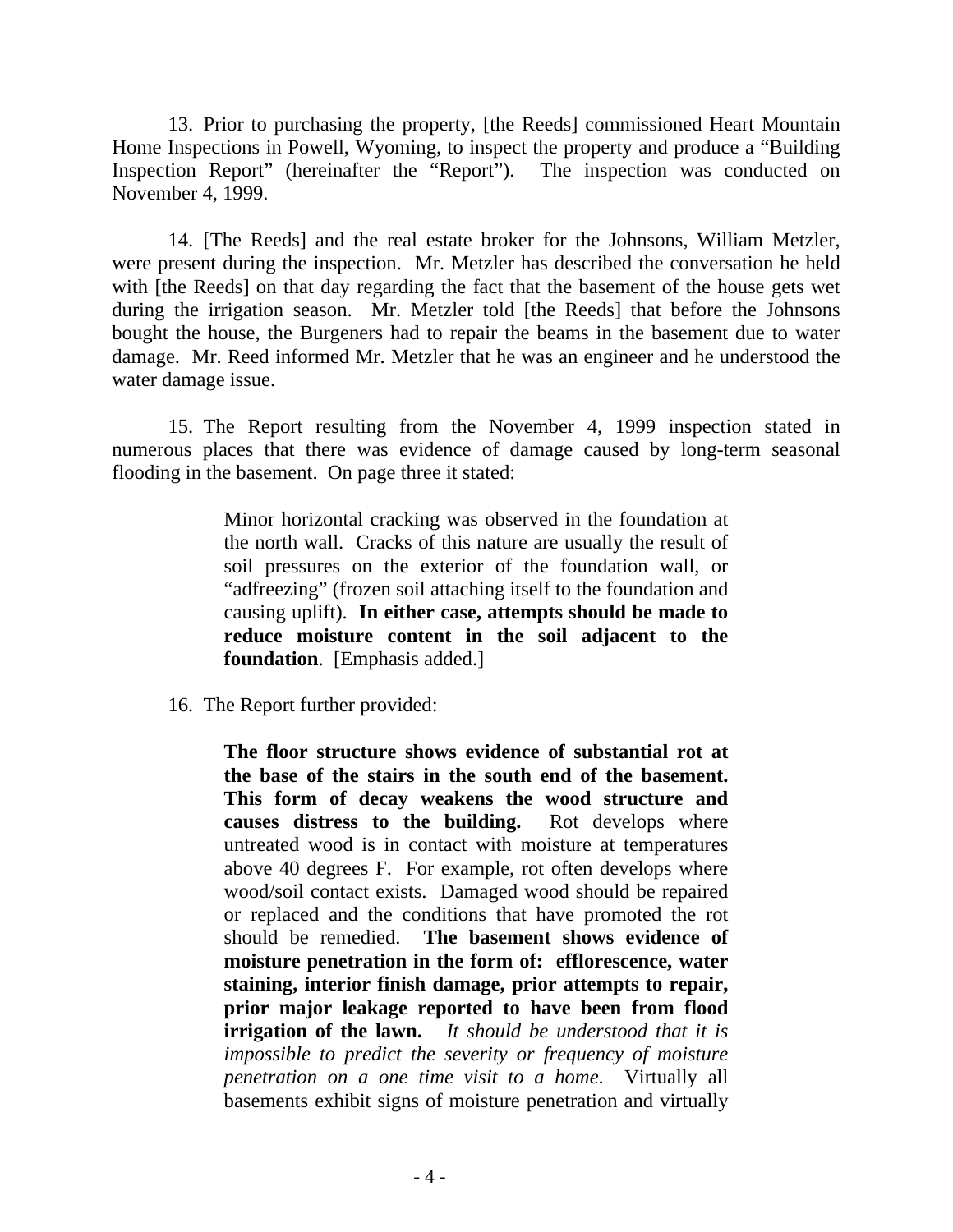all basements will indeed leak at some point in time. **The visible evidence is considered above average for a home of this age, construction and location. Further monitoring of the foundations will be required to determine what improvements, if any, will be required.** Basement leakage rarely affects the structural integrity of a home. [Emphasis in bold added.]

 17. The report suggested that lot and roof drainage improvements be made to prevent further damage:

> a. "**Lot drainage does not appear to be adequate at the west side of the home. Soggy areas, standing water or foundation dampness may result.** A qualified drainage contractor should be consulted regarding the remedies available for correction." [Emphasis added.]

> b. "A moisture barrier [should] be provided between the finished walls and the foundation walls [of the basement]."

> c. The sump pump's installation "should be improved to ensure proper performance."

 18. After receiving the report and the Seller's Disclosure, Mr. Reed bought the property on November 23, 1999. By a later deed, both Reeds became owners of the property.

 19. On March 31, 2004, four years and four months after purchasing the home, the Reeds filed suit against the District and the owners and lessees of the farm ground surrounding their property, seeking to enjoin all irrigation in the area and to recover from the [Appellees] for the damages allegedly caused to their property by irrigation of surrounding farmlands.

[¶7] The Reeds filed their complaint on March 31, 2004. The Reeds contended that they first noticed water in the basement of their home in June or July of 2000, and that had recurred in 2001, 2002, and 2003. The Reeds also averred that no irrigation was taking place at the time they purchased their home and there was no evidence of moisture in the home at that time. They claimed that they contacted the District and asked them to modify their irrigation practices and to pay them damages. Eventually, the Reeds withdrew their claim for damages vis-à-vis the District, and asked only that irrigation in that area be enjoined until the District modified/repaired the defects in the system that caused the Reeds' problems. The Reeds stated claims on the theories of negligence, nuisance, and trespass, as well as for an injunction.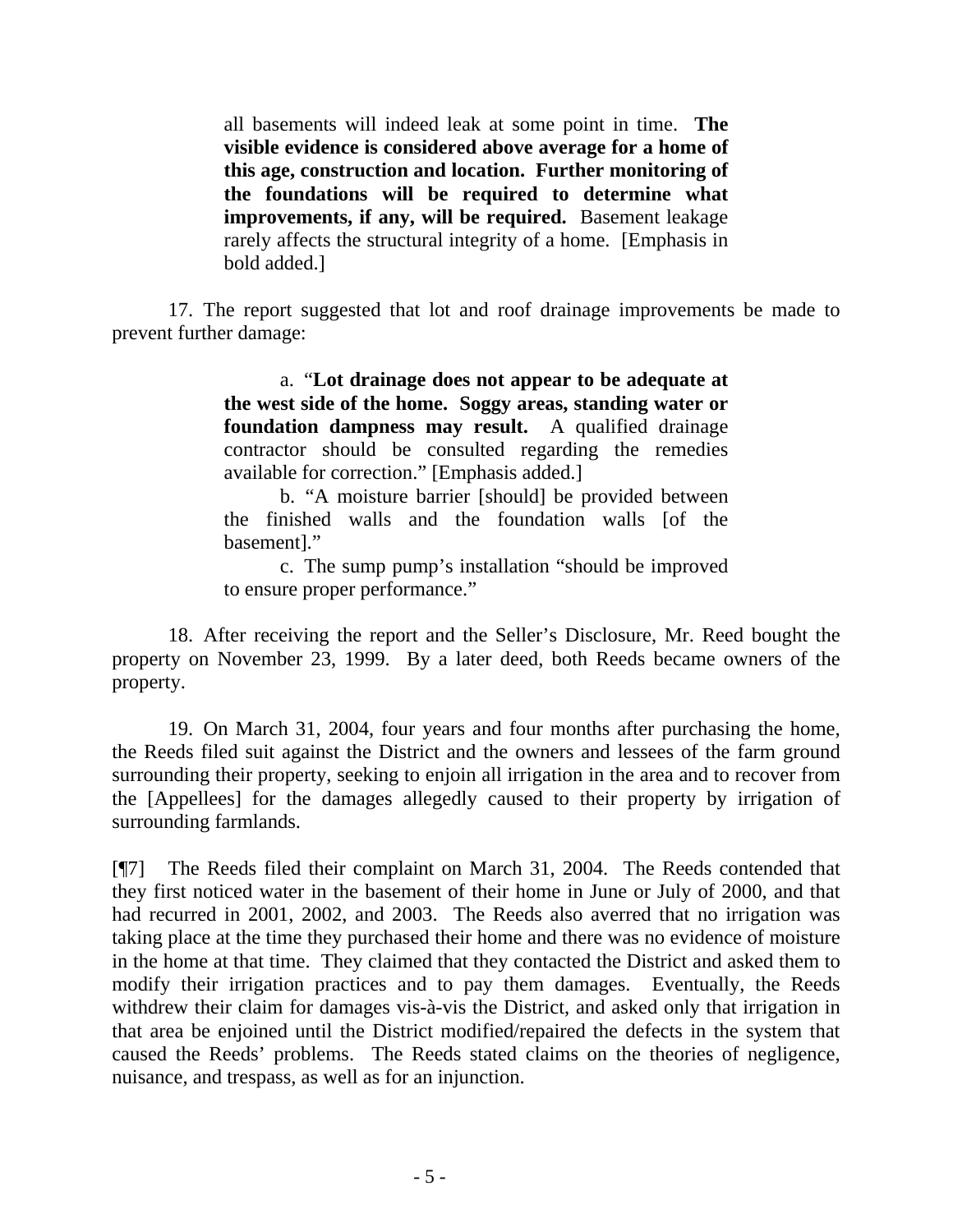[¶8] The Reeds contended that all they knew in November of 1999, was that the basement might get wet if the yard was flood irrigated, and that Metzler did not tell them that the basement routinely took water during the irrigation season. As this case neared the hearing date, Mr. Reed filed an additional affidavit that contained this information:

> 8. That on April 18, 2003, using a hollow-stem auger, an engineering firm based in Sheridan, Wyoming, WWC Engineering, installed four groundwater monitoring wells (PZ-1 through PZ-4) on affiant's property. The locations of the wells are shown on Exhibit 19 attached hereto.

> 9. That affiant personally measured the four groundwater monitoring wells for the growing seasons of 2003 and 2004. That attached hereto as Exhibit 12 is a graph and as Exhibit 25 the daily monitoring well measurements shown of the graph respectively for the year 2003. That attached hereto as Exhibit 26 and Exhibit 27 are the graph and daily monitoring well measurements for [the] year 2004.

> 10. That by education, knowledge and experience, affiant is qualified to measure the four monitoring wells and prepare the graph and well measuring charts.

> 11. That based upon the data obtained, there is a direct correlation between when the water collects in the ditches, stands in the fields and area adjacent to the north and west of the Reed property and the annual intrusion of water into the Reeds' basement.

> 12. That defendants, as their interests may appear, during the irrigation seasons through systematic and intentional design and by means of drains, ditches, and pipes have funneled and continue to funnel the water into the 2R-1 complex. The primary focus of this surface water is the 2R-1 complex southwest on the Reed Property. That during the course of irrigating the volume of water exceeds the capacity of the buried pipeline of the 2R lateral. The result is water discharged continuously into the Reed Property.

> 13. In addition to discharging the excess and run off water into the 2R-1 complex beyond its capacity, the irrigation water discharged into the unlined feed ditch seeps naturally under and across the Reed Property. See graphs attached as Exhibit 28.

 14. That the injury to plaintiffs is of an annual nature so that plaintiffs will be required to pursue damages each time they are injured by defendants' conduct in the future.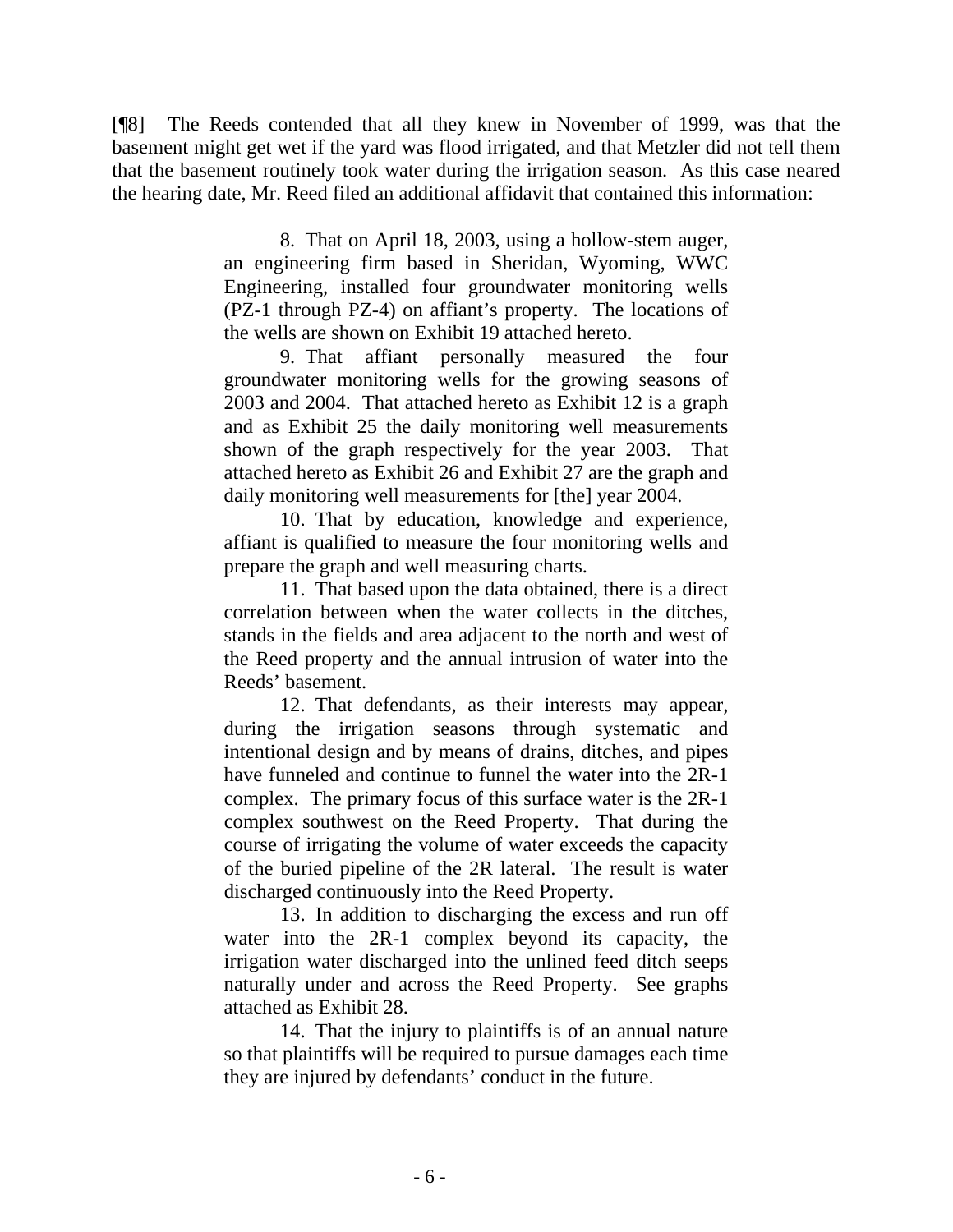15. That if defendants are allowed to continue with their same conduct, it would mean that defendants could proceed year after year to permit the ditch, waste drain, and other improvements to seep, and the irrigation practices to discharge water gradually destroying plaintiffs' property and rendering it unsaleable. Plaintiffs would be left with annual actions to recover damages.

[¶9] Later in the proceedings, the Reeds withdrew their motion for a temporary injunction on the basis that they could not post the required bond. All Appellees filed motions for summary judgment and supporting memoranda. A hearing was held on the summary judgment motions on December 2, 2004. On January 28, 2005, the district court issued its order granting the Appellees' motions for summary judgment. That order provided as follows:

> The Court having reviewed the various motions and supporting affidavits, the pleadings filed in opposition, the pleadings and the whole of the summary judgment record, and having heard the arguments of counsel, and being thus advised, FINDS as follows:

 1) The Court has jurisdiction of the parties and the subject matter of this dispute. Venue is proper in Park County, Wyoming.

 2) The [Appellees], in varying forms put forth the same arguments; that [the Reeds] claims are time barred.

 3) The applicable statute of limitations is four years pursuant to the provisions of W.S. § 1-3-  $105(a)(iv)(A) \& (C).$  $105(a)(iv)(A) \& (C).$ <sup>1</sup>

 4) The [Reeds] knew or should have known of the existence of ground water damage in the basement of their home where [sic] they purchased it in December of 1999.

l

<span id="page-9-0"></span><sup>1</sup> (a) Civil actions other than for the recovery of real property can only be brought within the following periods after the cause of action accrues:

 <sup>….</sup> 

 <sup>(</sup>iv) Within four (4) years, an action for: (A) Trespass upon real property;

 <sup>(</sup>B) The recovery of personal property or for taking, detaining or injuring personal property;

<sup>(</sup>C) An injury to the rights of the plaintiff, not arising on contract and not herein enumerated; and

 <sup>(</sup>D) For relief on the ground of fraud.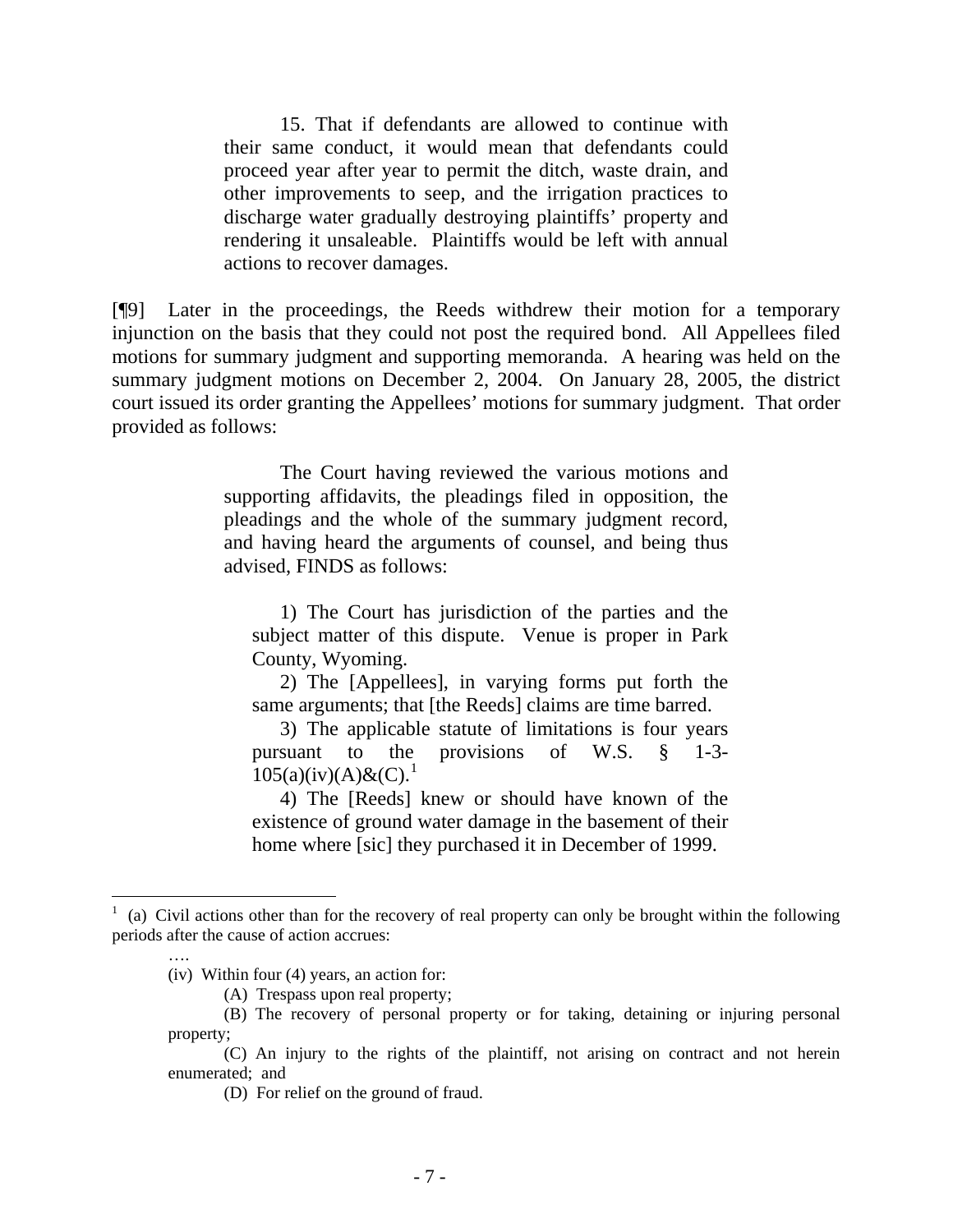5) The [Reeds'] complaint was filed March 31, 2004, more than four years later.

 6) The Court believes that the [Supreme] Court's ruling[s] in *Rawlinson v. Cheyenne Board of Public Utilities*, 2001 WY 6, 17 P.3d 13 (Wyo. 2001), and *Waid v. State Department of Transportation*, 996 P.2d 18 (Wyo. 2000) are controlling.

 7) There are no genuine issue of material fact and these [Appellees] are entitled to judgment as a matter of law.

## **STANDARD OF REVIEW**

[¶10] When we review a summary judgment, we have before us the same materials as did the district court, and we follow the same standards which applied to the proceedings below. The propriety of granting a motion for summary judgment depends upon the correctness of the dual findings that there is no genuine issue as to any material fact and that the prevailing party is entitled to judgment as a matter of law. A genuine issue of material fact exists when a disputed fact, if proven, would have the effect of establishing or refuting an essential element of an asserted cause of action or defense. We, of course, examine the record from a vantage point most favorable to the party who opposed the motion, affording to that party the benefit of all favorable inferences that fairly may be drawn from the record. Questions of law are reviewed de novo. *Martin v. Committee for Honesty and Justice at Star Valley Ranch*, 2004 WY 128, ¶8, 101 P.3d 123, 127 (Wyo. 2004).

### **DISCUSSION**

[¶11] We conclude the district court erred in granting summary judgment because there are many genuine issues of material fact which must be determined before this case can finally be resolved. The parties focus their arguments on various legal issues, including the continuing tort concept and application of the discovery rule. These legal principles certainly may be important to the ultimate resolution of this case and, consequently, we will address those issues in this opinion. However, before the legal concepts can be applied to finally decide this case, there are numerous factual matters which must be developed.

[¶12] First, the Reeds must identify the source of the water which seeps into their basement. Resolving which water source is causing the damage is necessary before it can be determined whether the statute of limitations has run, as well as, whether the release of that water violated any duty to the Reeds. Those determinations, of course, involve factual questions. See, e.g., *Howell v. Big Horn Basin Colonization Company,* 81 P. 785, 787 (Wyo. 1905); *Taylor Ditch Company, Inc. v. Carey,* 520 P.2d 218, 222-23 (Wyo.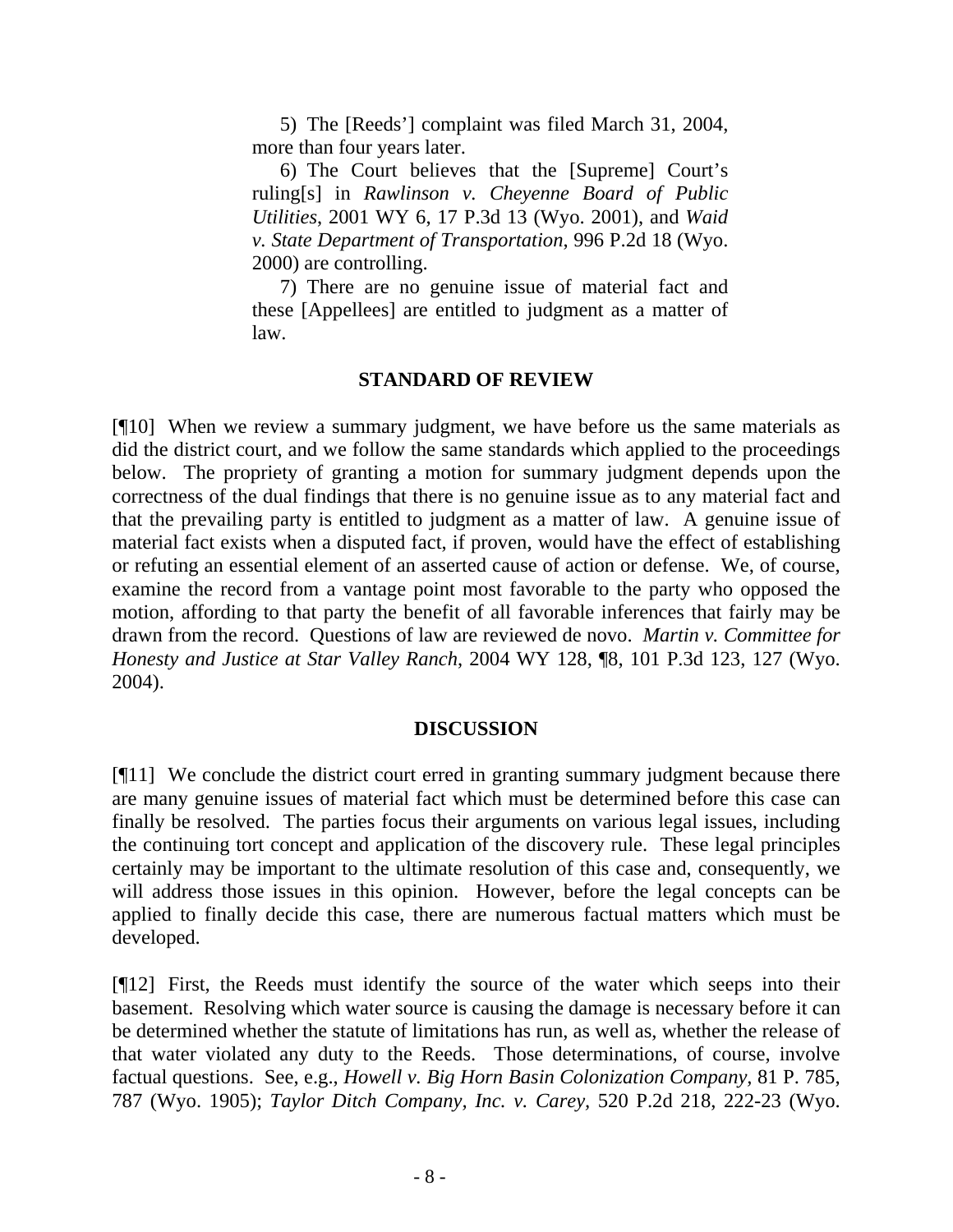1974). There are different possibilities of the source of the encroaching waters suggested in the record, including: leakage or seepage of water being delivered for irrigation from the irrigation works; waste water being collected and/or diverted by the irrigation mechanisms after irrigation; and a rise in the water table caused simply by the practice of irrigation.

[¶13] In general, the traditional principles of negligence define the duties of an irrigator. See Wyo. Stat. Ann. § 41-5-101 (LexisNexis 2005); and *Howell,* 81 P. 785. Failure to exercise reasonable care in directing irrigation or waste water is negligence, and the ditch owner will be responsible for the damages neighbors suffer as a result of his negligence. *Id.*; see also, Wyo. Stat. Ann. § 11-44-103 (LexisNexis 2005) (codifying Wyoming's Right to Farm and Ranch Act which is consistent with the notion that an irrigator must be found to be at fault before a neighbor may enjoin the irrigation activities under the law of nuisance); and Joseph R. Long, *A Treatise on the Law of Irrigation*, § 161, at 284-85 (2<sup>nd</sup>) ed. 1916).

[¶14] If the evidence indicates water invades the Reeds' home as a result of leakage or seepage from the Appellees' irrigation system or their attempts to recapture and/or divert the waste water, then the Reeds will be required to prove the Appellees were negligent in order to recover. Long, *A Treatise on the Law of Irrigation, supra.* Should the evidence reveal that the original design of the irrigation works is at fault, there will be a question of fact as to when the cause of action was discovered. Wyoming is a discovery state in which the statute of limitations is triggered when a plaintiff knows or has reason to know of the existence of a cause of action. *Cabot Oil & Gas Corporation v. Followill*, 2004 WY 80, ¶14, 93 P.3d 238, 243 (Wyo. 2004).

[¶15] We have said:

In the usual case, the four year period begins to run from the date of the injury because that is when the cause of action accrues.

We have said quite recently:

Wyoming is a discovery state in which the statute of limitations is triggered when the plaintiff knows or has reason to know of the existence of a cause of action. *Mills v. Garlow*, 768 P.2d 554 (Wyo.1989). That rule with respect to statutes of limitations for tort theories was articulated in *Duke v. Housen*, 589 P.2d 334, *reh'g denied*, 590 P.2d 1340 (Wyo.1979), cert. denied, 444 U.S. 863, 100 S.Ct. 132, 62 L.Ed.2d 86 (1979), and it has been consistently followed. *E.g., Anderson v. Bauer*, 681 P.2d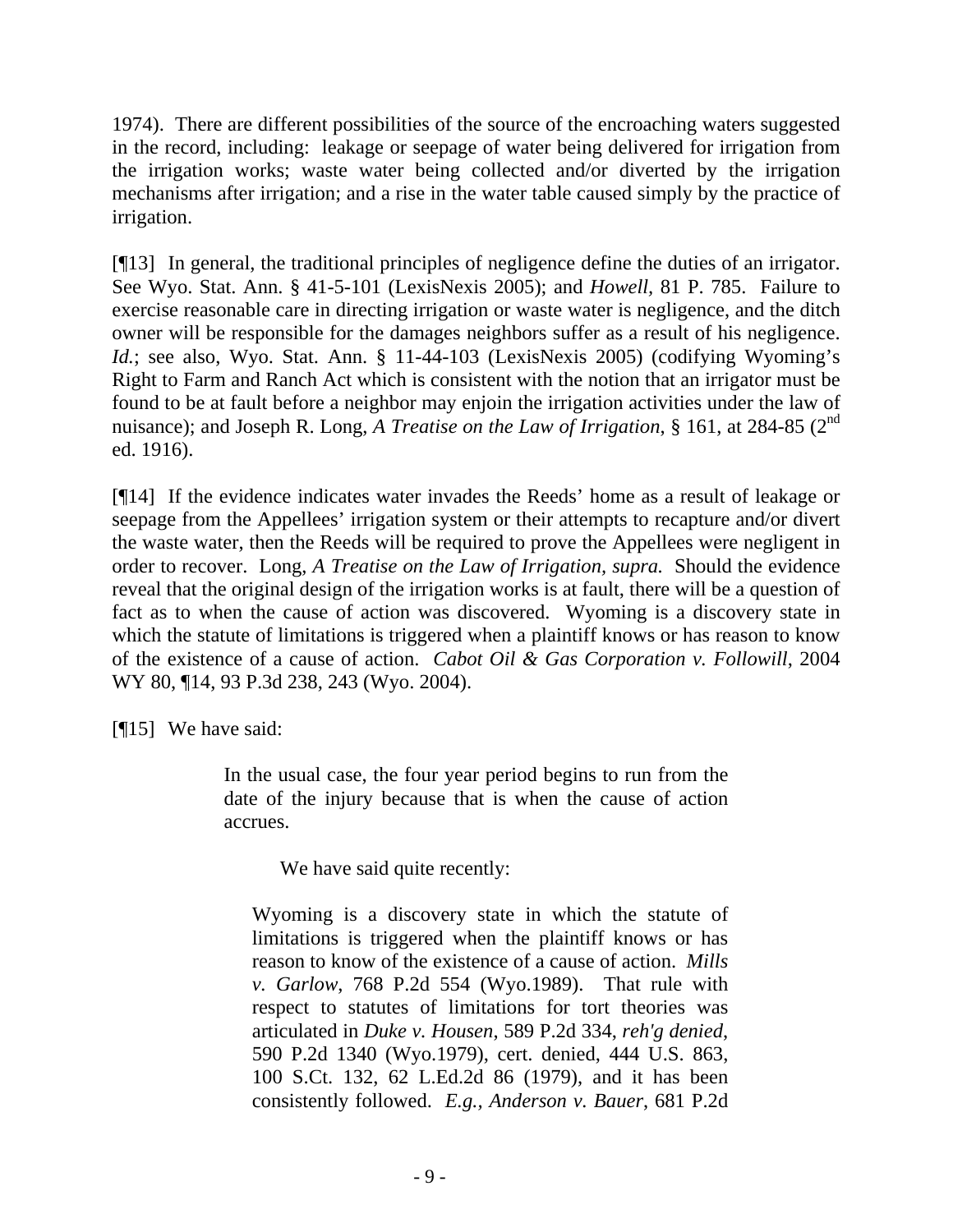1316 (Wyo.1984); *Ogle v. Caterpillar Tractor Co.*, 716 P.2d 334 (Wyo.1986).

*Barlage v. Key Bank of Wyoming*, 892 P.2d 124, 126 (Wyo.1995). The acceptance of the discovery rule in Wyoming is attributed to *Duke v. Housen*, 589 P.2d 334 (Wyo.1979), although, in that case, the actual statute of limitations was borrowed from another jurisdiction.

 Under the discovery rule as adopted in Wyoming, the statute of limitations will typically run from the date of the incident. The discovery rule can have the effect, however, of delaying the accrual of the cause of action in cases in which the injury or damage is not immediately apparent. We have said specifically that, "a tort is not complete and actionable until all the elements, duty, breach, proximate cause, and damage, are present." *Davis v. City of Casper*, 710 P.2d 827, 829 (Wyo.1985). This serves to balance the equities in latent injury cases when the injured party would be barred from bringing an action only because that person was unaware of the injury.

*Nowotny v. L & B Contract Industries, Inc.*, 933 P.2d 452, 456-57 (Wyo. 1997).

[¶16] We ruled the plaintiffs' claims in *Waid v. State of Wyoming, Department of Transportation,* 996 P.2d 18 (Wyo. 2000) and *Rawlinson v. Cheyenne Board of Public Utilities,* 2001 WY 6, 17 P.3d 13 (Wyo. 2001) were barred by application of the discovery rule. In *Waid,* the Department of Transportation reconstructed a highway in the early 1980s, by raising the elevation of the highway as compared to the surrounding property. In order to address water drainage issues, the department installed culverts. The plaintiffs' property flooded during heavy rainstorms in 1987 and in 1993 because the culverts were of insufficient capacity to carry the excess rain water. Relying on the plain language of the statute of limitations contained within the Wyoming Governmental Claims Act, this Court ruled that the plaintiffs' claims accrued as of the date of the first flood in 1987. We stated, "[T]he time for filing a claim is measured not from the date damage occurs, but from the date on which the 'act, error, or omission' occurs…" *Waid,*  996 P.2d at 25 (citing Wyoming Governmental Claims Act, Wyo. Stat. Ann. § 1-39-113).

[¶17] The same rationale was applied in *Rawlinson.* Rawlinson's property was damaged by a leaking fire hydrant. A direct application of the discovery rule to the facts of *Rawlinson* resulted in the following ruling: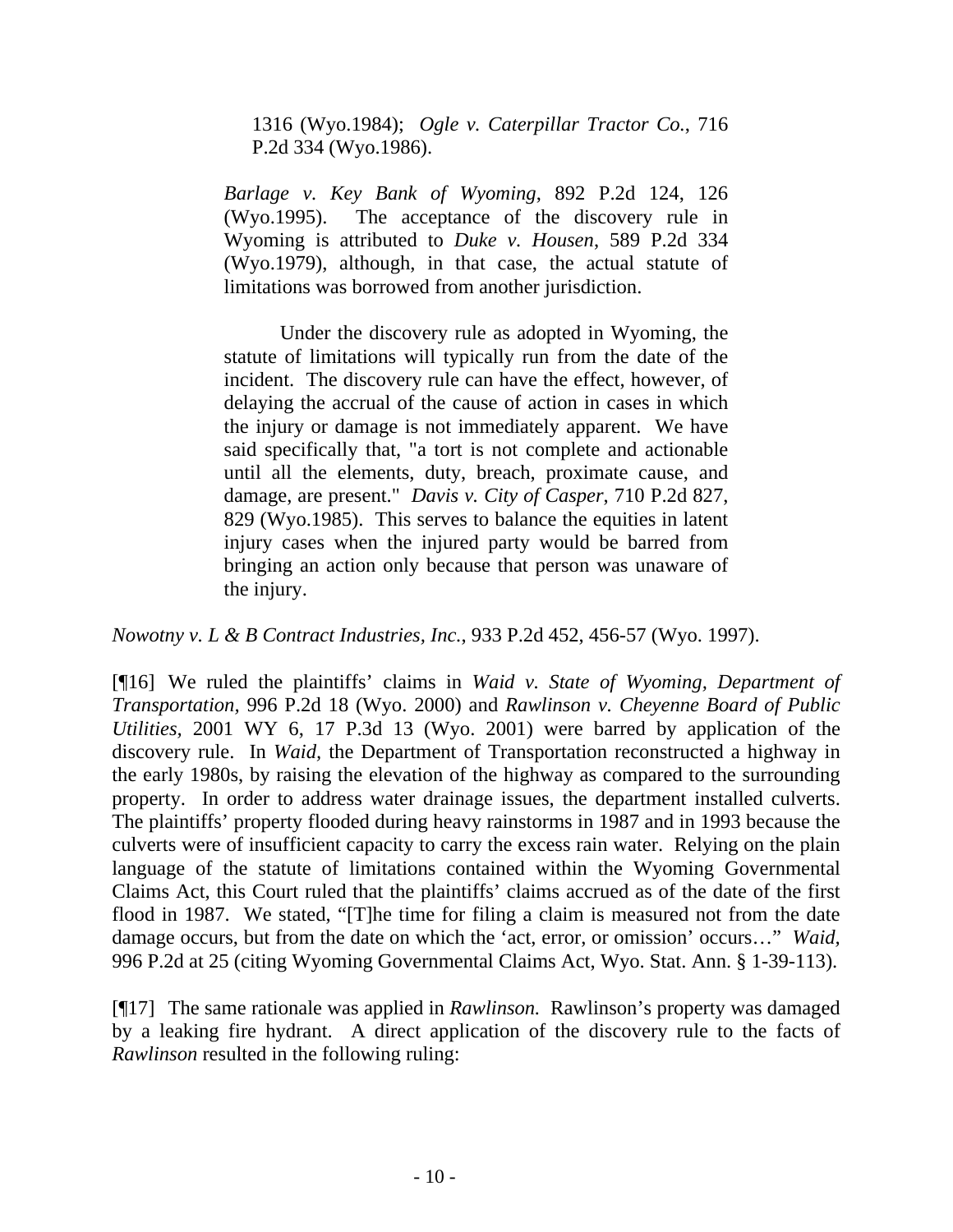A cause of action accrues when a claimant is chargeable with knowledge of an "act, error or omission." The occurrence of damage satisfies the requirement that an injured party knew or reasonably should have known of the potential of a wrongful act being the cause; however, it is not necessary for a claimant to know that someone may be legally responsible for his injury. The statute of limitations in this case began to run when, by her own admission, Ms. Rawlinson discovered property damage in June of 1995. We conclude that, with notice of the water seepage and its subsequent damage, Ms. Rawlinson reasonably should have known of a potential wrongful act being the cause. She then had to ascertain whether anyone was legally culpable. The undisputed facts demonstrate that Ms. Rawlinson had some reason to complain to the BOPU with regard to the seepage. In 1997, the BOPU received a report, presumably from Ms. Rawlinson, that her home had water seepage problems on and off for at least two years. As a result, the BOPU performed tests to check for leaks. Ms. Rawlinson's contention that July 22, 1998, was when she first suspected the BOPU was the source of the incoming water is contrary to the evidence presented in the record. Despite the fact that Ms. Rawlinson's experts later developed a new theory of causation, the statute of limitations still applies. We conclude that Ms. Rawlinson discovered an "act, error or omission," which provided the basis of the claim against the BOPU, when she discovered the property damage caused by the water seepage in June of 1995.

*Rawlinson,* ¶16, 17 P.3d at 17. See also, *Redland v. Tharp,* 498 P.2d 1240, 1241-42 (Wyo. 1972) (applying discovery rule to seepage claim).

[¶18] In the case at bar, the district court accepted Appellees' contention that the Reeds discovered the cause of action in November of 1999. That was based, at least in part, on the testimony of the real estate agent, Mr. Metzler, who said he told the Reeds that the basement took water during the irrigation season. The Reeds denied that Metzler revealed that information to them. The Johnsons' disclosure apparently was only to the effect that the basement would take water if the yard was flooded in order to irrigate it. The inspection report indicated that some work on roof drainage and yard grading might alleviate the problem, but made no suggestion that the cause was stray irrigation water.

[¶19] The record also includes evidence which suggests an even earlier date of discovery. An affidavit of Mr. Burgener, a prior owner of the Reed property and the son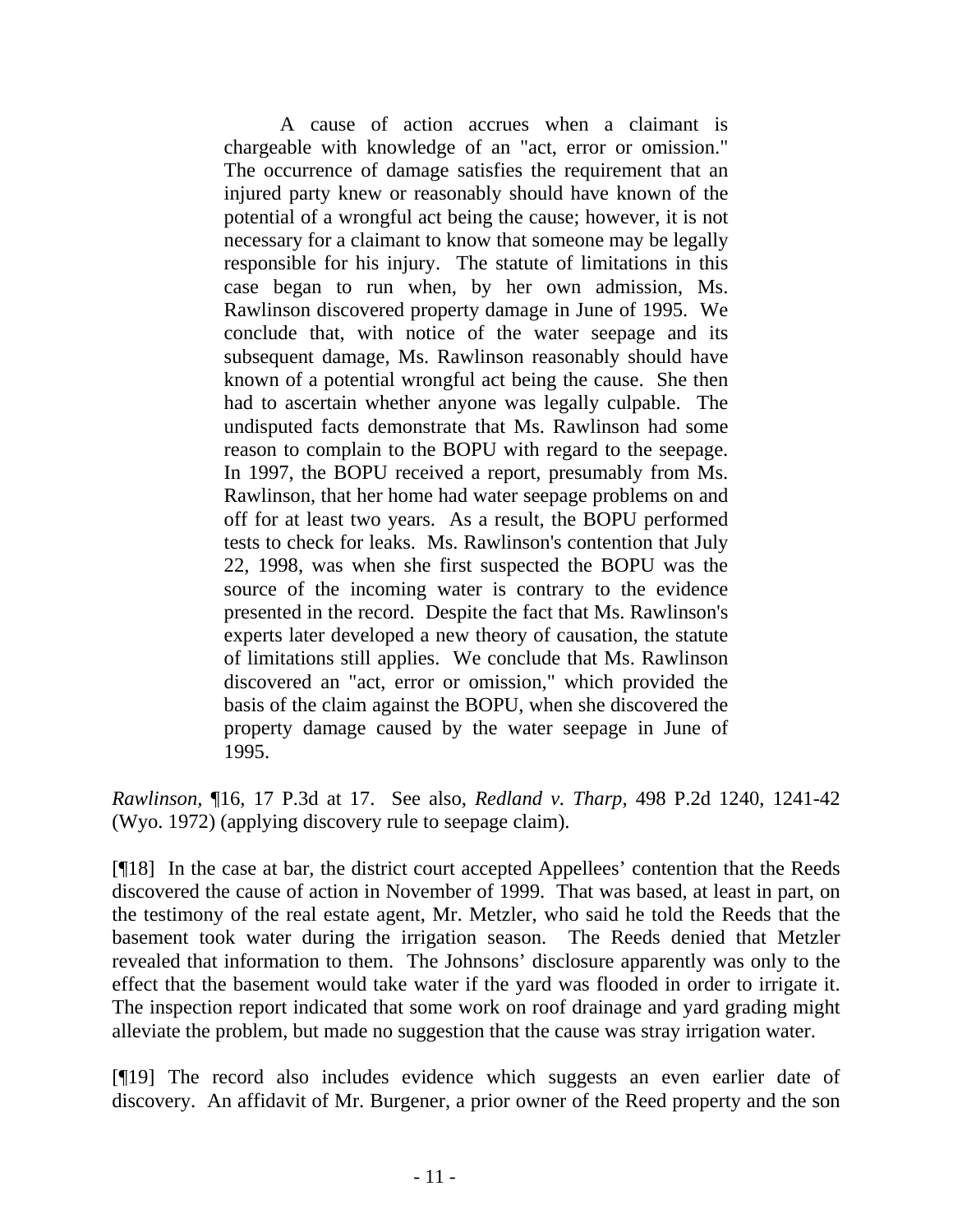of the original owner of the home, suggests his family had been on notice for a very long time that the basement leaked during irrigation season. They had taken steps to correct the problem, but when their efforts failed, they simply employed measures to mitigate the damage from the water. For example, they placed the appliances which were kept in the basement, such as freezers, a meat cutting table, etc., on concrete blocks to protect them from the water. Thus, under the rationale of *Waid* and *Rawlinson,* an argument could be made that the Burgeners had discovered a claim if the water seepage was the result of improper design of the Appellees' irrigation system. These are issues of fact which will have to be resolved as the evidence develops.

[¶20] The fact that a property is sold and a subsequent buyer thereafter rediscovered the seepage does not resurrect a stale claim. There are various ways of characterizing this legal principle, including whether the subsequent purchaser has standing to bring the issue, the time of accrual of a cause of action, and/or the time of the discovery of the wrong. See, e.g., *Krusi v. S.J. Amoroso Construction Company, Inc.* 97 Cal.Rptr.2d 294 (Cal. Ct. App. 2000). Regardless of how the issue is characterized, the legal principle holds that, when a prior property owner discovers or reasonably should discover a claim of improper design or construction, the statute of limitations begins to run, and the fact that the property changes hands does not resurrect a stale claim. Of course, if ownership of the property transfers after the discovery of the defect but before the expiration of the limitations period, then the subsequent owner will be able to maintain that cause of action. See, e.g., *ABC Builders, Inc.* 632 P.2d 925 at 939-40 (discovery of cause of action for negligent home site selection occurred when prior owner noticed water leaks, but action by subsequent owner against the builder within the limitations period was approved). Subsequent purchasers of the property damaged by long term seepage presumably pay a lower price for the property. Of course, if the seller violates a duty to inform the purchaser of the defect, the purchaser may have a claim against his vendor and/or the seller's realtor for misrepresenting the condition of the property, provided they knew or reasonably should have known of the defect.<sup>[2](#page-14-0)</sup> *Id.*; also see *Rawlinson v. Greer,* 2003 WY 28, 64 P.3d 120 (Wyo. 2003).

[¶21] The Reeds claim, in a general fashion, a new trespass occurs each year during the irrigation season, and so a new statute of limitations begins to run each and every year such a trespass occurs. This concept is known in the law as a continuing trespass or continuing tort. See *Taylor Ditch Company, Inc. v. Carey*, 520 P.2d 218, 227 (Wyo. 1974) (quoting 11 Wright and Miller, *Federal Practice and Procedure: Civil* § 2944, at 397) (injury of continuing nature counsels that equitable relief is appropriate); *Hoery v. United States*, 64 P.3d 214, 217-223, see esp. fn.6 at 218 (Colo. 2003) (continuing migration of toxic pollution constitutes continuing trespass or nuisance, but recognizing it

<span id="page-14-0"></span>  $2$  This statement is made only to further the legal analysis of this issue. We do not mean to suggest that the Reeds do or do not have a claim against the vendor and/or realtor involved in their purchase of the property.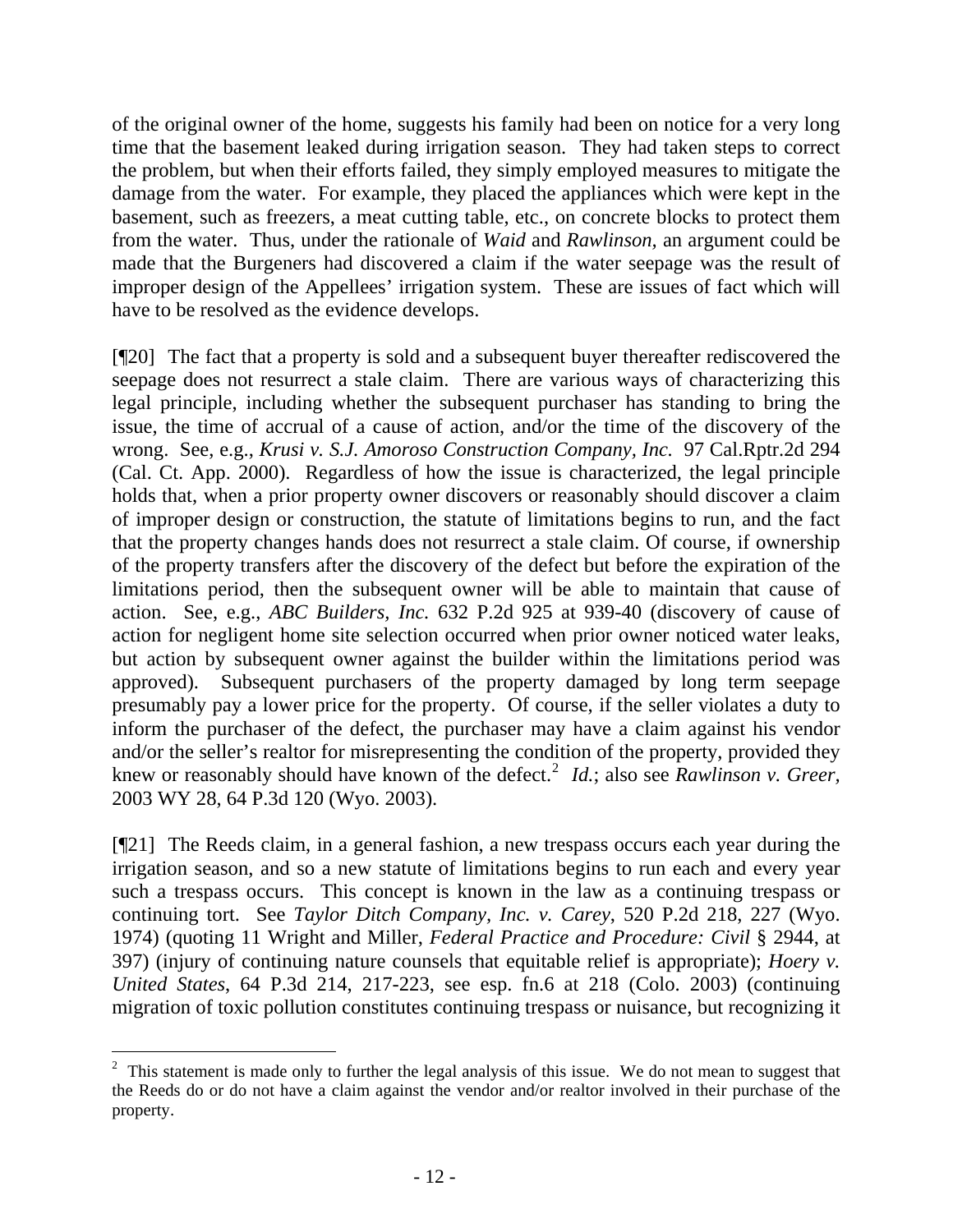had treated irrigation ditches differently in some circumstances); *Holland v. City of Geddes*, 2000 SD 71, 610 N.W.2d 816 (S.D. 2000) (city's failure to repair broken water valve was a continuing tort suspending limitations period until valve was fixed); and *Wilson v. Amoco Corporation*, 33 F.Supp. 2d 981, 983-84 (D. Wyo. 1998) (recognizing rule articulated in *Taylor Ditch*). We discussed the continuing tort concept in *Taylor Ditch Company, Inc.*, 520 P.2d 218, at 224-25:

> The trial court found, and from our examination of the record we think properly, that until 1962 there was no difficulty with the ditch in the vicinity of the Carey property; that after the relocation of the curve it was the much closer to the Carey home; that some 75 feet of the ditch at this point were constructed in moderately pervious material indicating the need of extra care; that extra care was originally taken in the installation of a polyethylene lining at this point of the ditch but that the ditch was compacted only to the extent that would result from heavy equipment running over the area in the course of the earth-moving and relocation work; and that repairs were made from time to time and when such repairs were made the water level went down in certain test or observation holes drilled in the area. It was said that the company.

> > 'should have either lined the canal, dug it out and properly compacted it, put material in this particular area, wherever it may be, and certainly they could extend it to cover any area that might even be inspected. They could have done this. They didn't choose to do it. If they had even compacted the 75 foot of moderate perviousness as indicated by [an expert witness], maybe that would have at least helped it. This is indicated especially where the old fill was made and the direction of realignment of the new ditch was changed.'

. . . .

There is therefore no question from the evidence but that a liner was installed at the time the curve was relocated and that this has been permitted to deteriorate. This liner was installed by the partners as part of their relocation work but it is not questioned that the ditch company knew of its installation and the deterioration thereof. The ditch was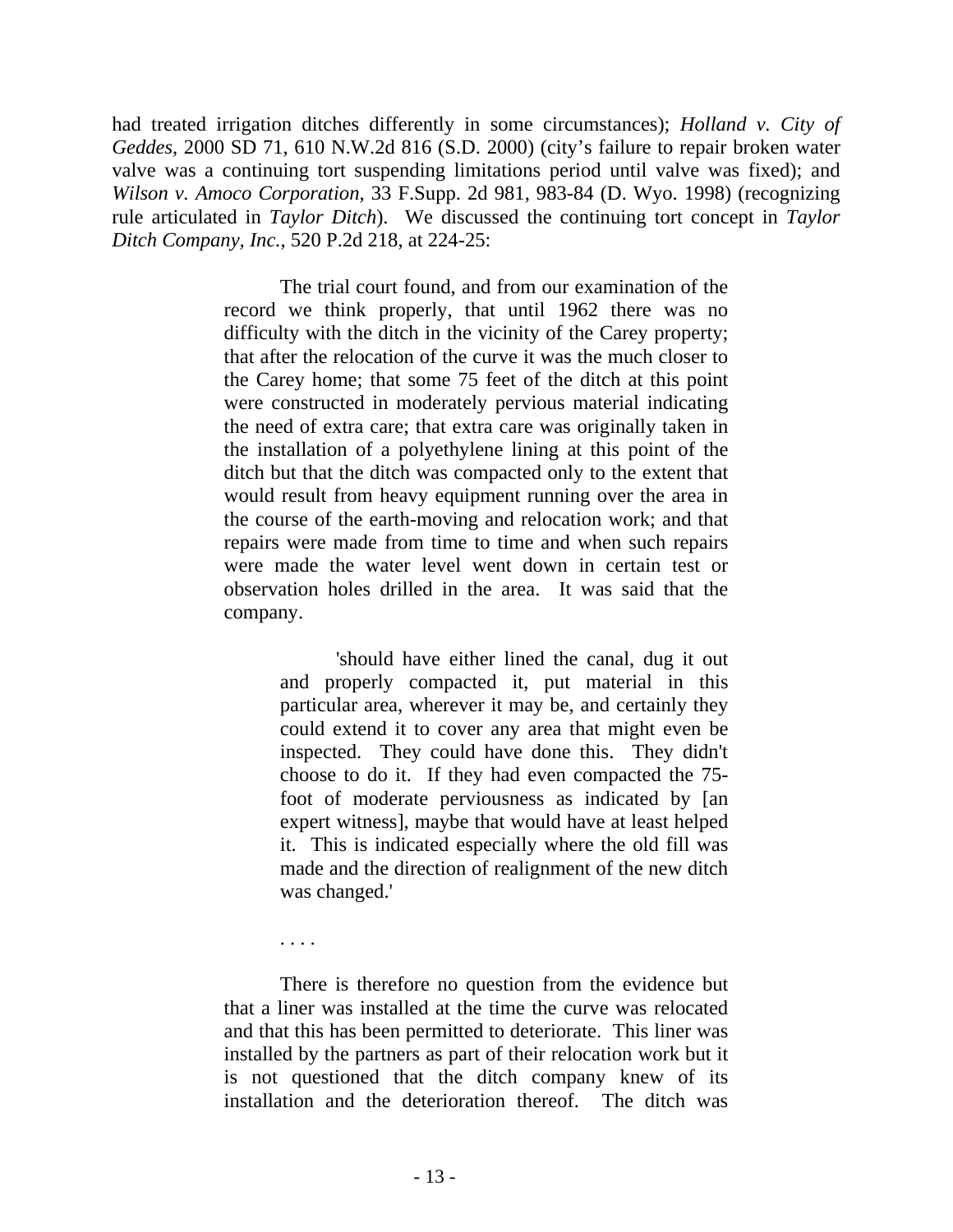inspected on at least an annual basis and quite a bit more frequently in the curve area, quite often referred to as the slide area. The duty to maintain is, we think, a continuing one and there is sufficient evidence in the record to justify the conclusion that the ditch company, although it did not itself construct the ditch, either permitted it to be relocated in or continued to operate it in soil which it knew or should reasonably have known to be naturally of questionable capability to hold water, and although efforts may have been taken in the first instance to prevent seepage therefrom, those efforts were not effective or were not continued, so that the ditch company has not made all reasonable effort to prevent seepage therefrom. Under the ruling in [*Howell v. Big Horn Colonization Company,* 81 P. 785 (Wyo. 1905)], failing to do so, it was negligent.

In *Taylor Ditch,* the ditch company did not use reasonable care in maintaining the ditch or the liner and was accountable to its neighbors for its negligence. 520 P.2d at 224-25*.* 

[¶22] This Court reached a similar decision in *ABC Builders, Inc.,* regarding the owners' claim against the City of Sheridan. 632 P.2d at 943. The property owners claimed the City was negligent for failing to maintain a drainage ditch. We upheld the jury's finding of negligence and remarked that the City of Sheridan had an ongoing duty to maintain the ditch and it breached its duty by allowing natural vegetative growth and trash to accumulate in the ditch which restricted the free flow of the water. *Id.* Thus, if the wrongful act alleged by the Reeds is the breach of a duty which occurs on a periodic or seasonal basis, then the concept of continuing tort may apply to their claim. See *Young v. Young*, 709 P.2d 1254, 1259 (Wyo. 1985). Again, these are factual questions which must be resolved by the fact finder.

[¶23] Another possible source of the encroaching water suggested by the record in this case is simply the rising water table which results from irrigation of the surrounding lands. The traditional laws of negligence apply to this situation as well.

> It often happens that the irrigation of upper lands has the effect of causing seepage to the lands of those lying below. Here, again, the liability of the upper owner for damages resulting from such seepage depends upon his negligence, as is the cause where the seepage is directly from the ditches or canals . . . . And, when the lower land becomes soaked and too wet from the seepage from irrigated lands, the upper land owners can not be held liable, when they use ordinary and reasonable care in the irrigation of their lands,